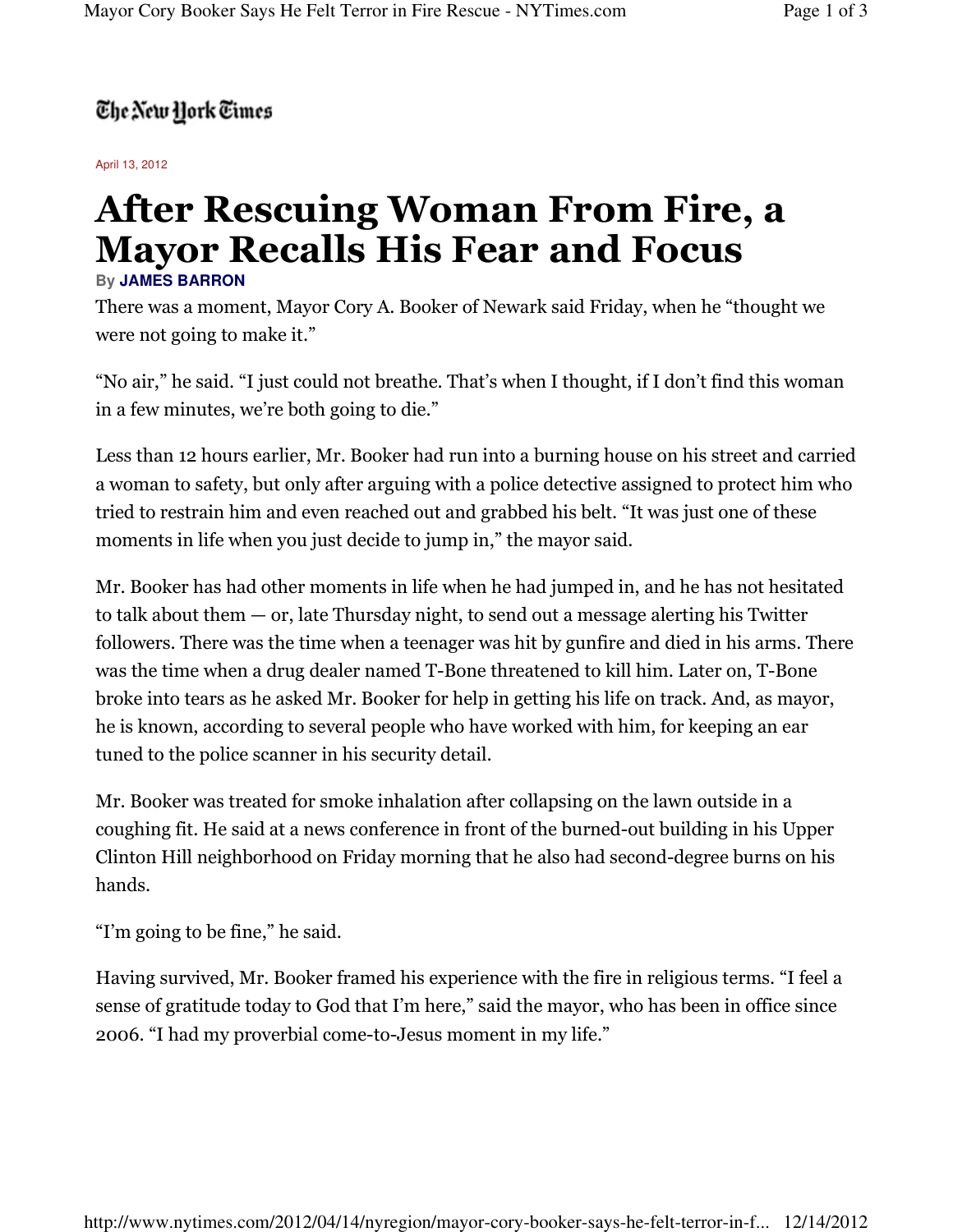Mr. Booker said one of the detectives riding with him saw the flames first and called the dispatcher about 10 p.m., then knocked on a window. The detective, Santos Duran, compared the situation to "a scene from the movie 'Backdraft.' "

Some people inside did not realize the two-story house was on fire. Coley Whitaker, a retired truck driver who lived in the building and was asleep, said he had been awakened by a voice shouting that there was a fire — the mayor's voice.

Mr. Whitaker said that the blaze was in the kitchen upstairs and that he tried to put it out before the mayor went up. But water just seemed to make it worse, he said. Lamar Hodge, who was downstairs, said he heard his sister, Zina, screaming for help from upstairs, beyond the kitchen. Detective Alex Rodriguez, who has been on the mayor's security detail since last June, said he went to the second floor with Mr. Booker right behind.

They, too, heard Ms. Hodge's yelling. Detective Rodriguez said the flames had scaled the wall and were fanning across the ceiling, and they could hear what he described as small explosions.

Mr. Booker moved toward the kitchen. Detective Rodriguez said that he held him back and that the two "exchanged words."

"I said: 'I can't let you in, that's my job. I have to keep you from danger,' " the detective recalled.

Mr. Booker tried to charge into the flames a second time, the detective said, and he again restrained the mayor, this time by grabbing his belt. The two again had words, Detective Rodriguez said, and this time, Mr. Booker laid out the situation in no uncertain terms.

"He gave me an order, and I complied," Detective Rodriguez said. "The order was, 'Let me go."

In the back room, the mayor said, the smoke was so thick he "couldn't see anything," and he was "frightened" because he could not find Ms. Hodge at first. Once he did, he said, he lifted her over a shoulder "and ran as quickly as I could through the kitchen, which was on fire, and to Rodriguez, who assisted me in taking her out of the house."

There, Detective Rodriguez said, Mr. Booker started coughing and collapsed. The mayor and Ms. Hodge were taken to a hospital; the mayor was released a short time later. Ms. Hodge's mother, Jacqueline Williams, said her daughter would probably go home from the hospital on Saturday.